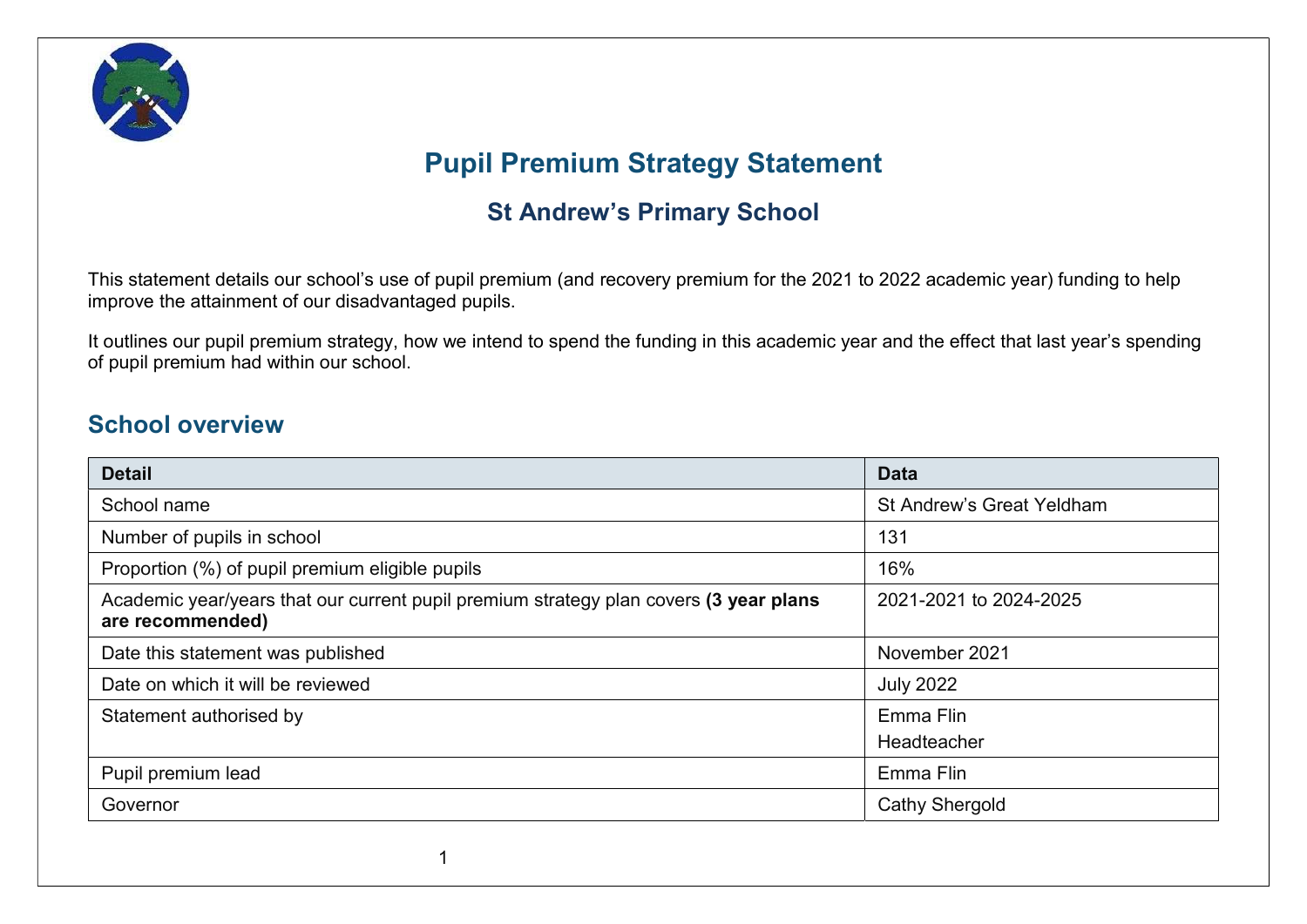

# Funding overview

| <b>Detail</b>                                                                                                                                                              | <b>Amount</b> |
|----------------------------------------------------------------------------------------------------------------------------------------------------------------------------|---------------|
| Pupil premium funding allocation this academic year                                                                                                                        | £31,590       |
| Recovery premium funding allocation this academic year                                                                                                                     | £3,480        |
| Pupil premium funding carried forward from previous<br>years (enter £0 if not applicable)                                                                                  | £13,830       |
| Total budget for this academic year<br>If your school is an academy in a trust that pools this<br>funding, state the amount available to your school this<br>academic year | £48,900       |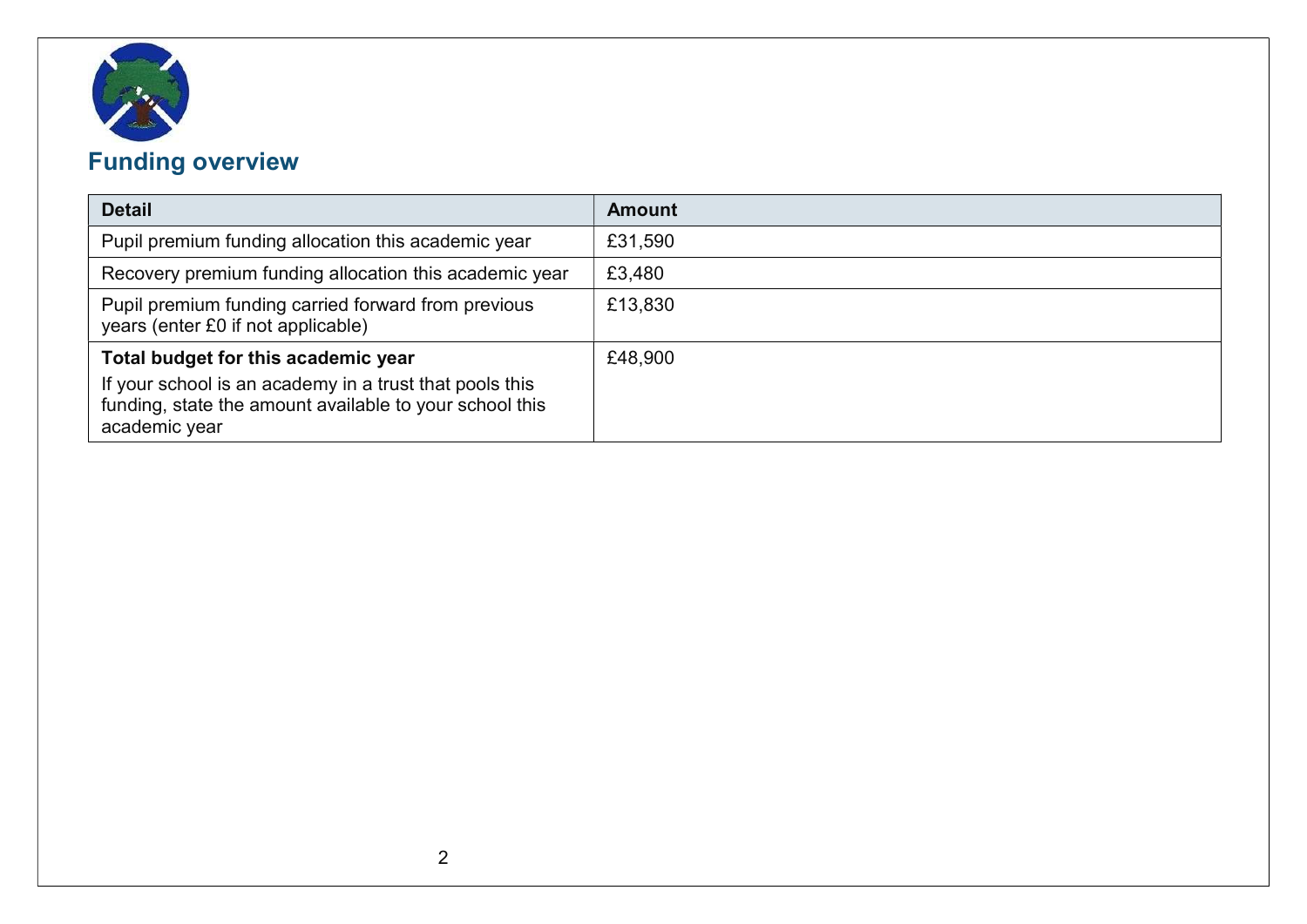

# Part A: Pupil premium strategy plan

#### Statement of intent

Our Vision for St Andrew's Primary School

To create a happy, caring, secure atmosphere where children and staff feel valued. We aim to provide our children with the knowledge and skills to develop their God-given talents, within an environment that makes them feel inspired, challenged and excited. Our Christian values of determination, hope, kindness and respect underpin all that we do; enabling our children to flourish academically, socially, emotionally and spiritually. Our children become courageous and determined learners- able to take risks, make mistakes and develop resilience. Our children leave us well-rounded individuals ready to take on the world.

'Be strong and courageous.

Do not be afraid; do not be discouraged, for the Lord your God will be with you wherever you go.'

#### Joshua 1.9

At St Andrew's we strive to deliver a curriculum that develops the whole child. We aim to ensure that all children feel equal, unique and valued through mutual respect and acts of kindness towards each other.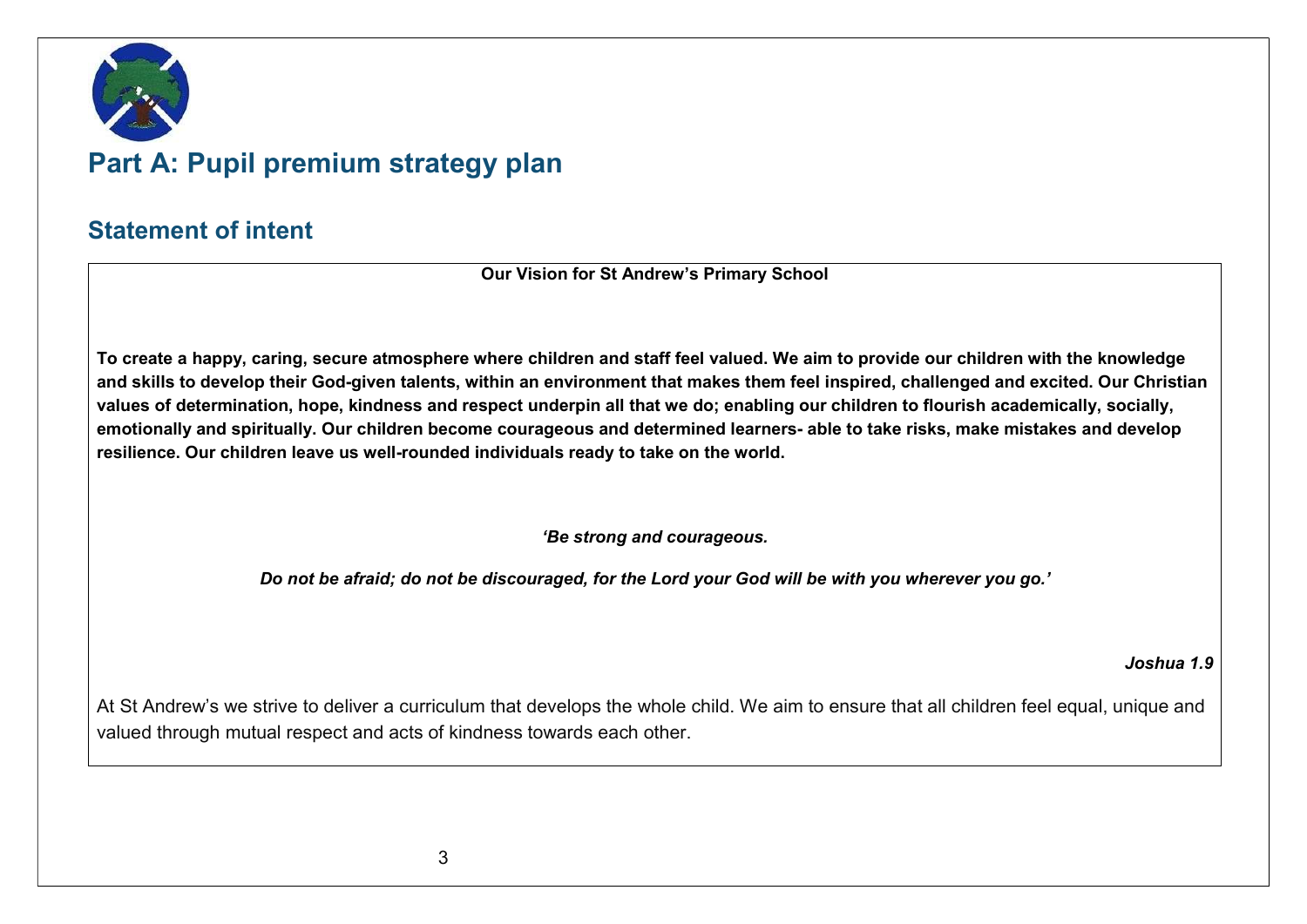

We aim for all of our pupils, irrespective of their background or the challenges they face, make good progress and achieve high attainment across all subject areas. The focus of our pupil premium strategy is to support disadvantaged pupils to achieve that goal, including progress for those who are already attaining at an age appropriate level.

Quality first teaching is at the heart of our approach to meeting the needs of all pupils. This is proven to have the greatest impact on closing the disadvantaged attainment gap and at the same time supports our non-disadvantaged pupils. By enabling all of the children to access the curriculum it keeps them within their peer group whilst accessing appropriate work.

Our approach will be responsive to common challenges and individual needs not assumptions about the impact of disadvantage. The approaches we have adopted complement each other to help pupils excel. To ensure they are effective we will:

- ensure disadvantaged pupils are challenged in the work that they're set
- act early to intervene at the point need is identified
- adopt a whole school approach in which all staff take responsibility for disadvantaged pupils' outcomes and raise expectations of what they can achieve

## **Challenges**

This details the key challenges to achievement that we have identified among our disadvantaged pupils.

| <b>Challenge</b><br>number | Detail of challenge                                                                                                                                                                                         |
|----------------------------|-------------------------------------------------------------------------------------------------------------------------------------------------------------------------------------------------------------|
|                            | Lack of parental support and low aspirations for their children resulting in children who are not excited by learning beyond school and<br>who are not supported or celebrated by their parents to succeed. |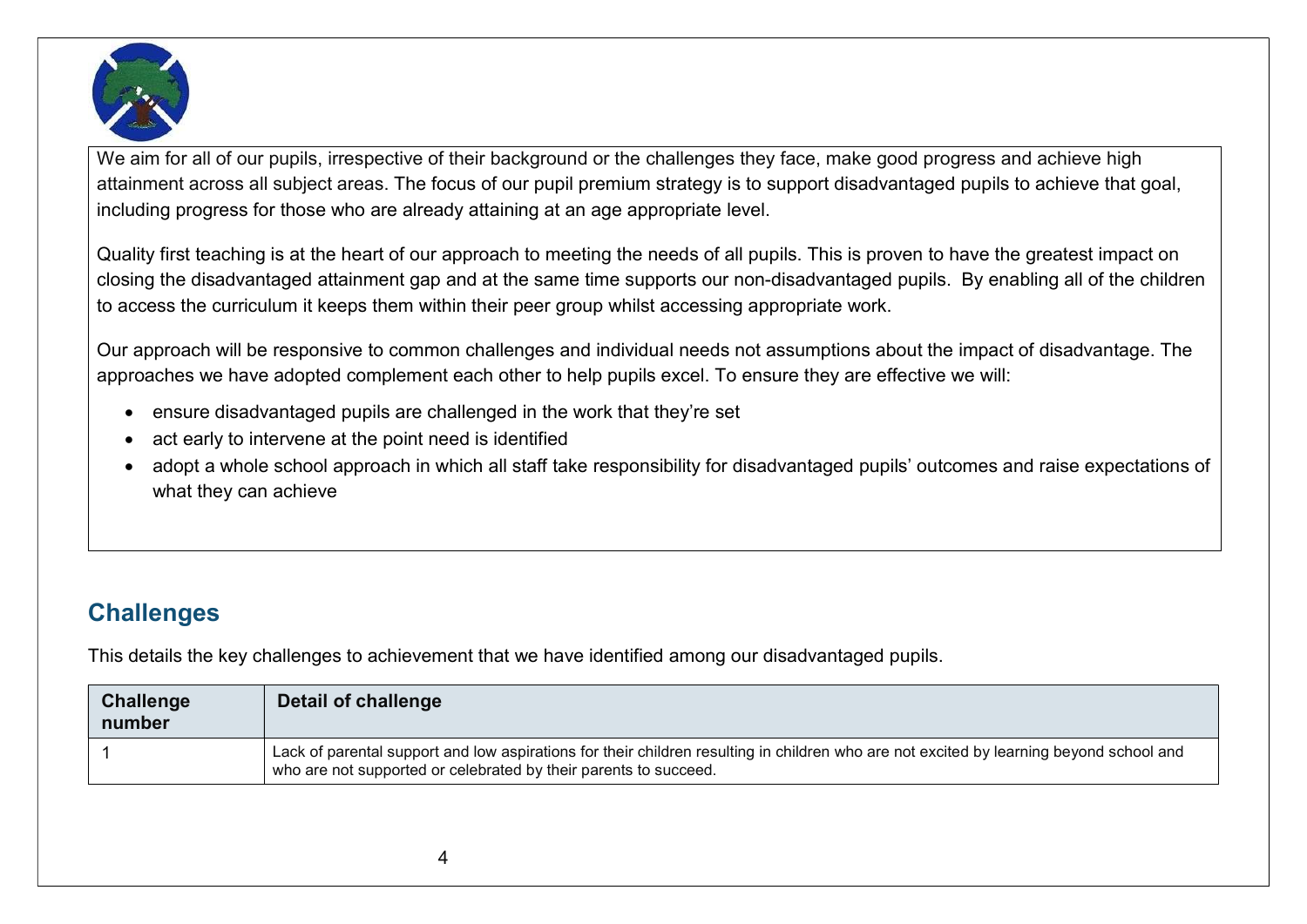

| Speech and language skills of our disadvantaged children, especially in KS1, is often less well developed compared to other children in<br>the school and this has an impact on their understanding and progress.                                                                                                                                                                                    |
|------------------------------------------------------------------------------------------------------------------------------------------------------------------------------------------------------------------------------------------------------------------------------------------------------------------------------------------------------------------------------------------------------|
| Some of our disadvantaged children do not have access to the same support and resources to develop their learning outside of school-<br>they do not have access to opportunities and experiences outside of school that other children do.                                                                                                                                                           |
| Some of our disadvantaged children are vulnerable in terms of their social and emotional wellbeing- this has an impact on their<br>readiness to learn. They may well struggle with friendships due to their own family dynamics and experiences, they may well have low<br>self-esteem, fixed mindset and low ambition. Education and success may be low priority in their home and extended family. |

#### Intended outcomes

This explains the outcomes we are aiming for by the end of our current strategy plan, and how we will measure whether they have been achieved.

| Intended outcome                                                                                                                                     | <b>Success criteria</b>                                                                                  |
|------------------------------------------------------------------------------------------------------------------------------------------------------|----------------------------------------------------------------------------------------------------------|
| To reduce the educational gap between disadvantaged and non-disadvantaged<br>children.                                                               | Pupils are achieving expected or above academic attainment.                                              |
| Pupils develop their speech and language skills in order to access the<br>curriculum- therefore raising their attainment.                            | Pupils are making expected or above progress                                                             |
| Pupils are able to develop strong friendships and understand social situations<br>accurately in order to improve their social behaviours.            | Strategies and appropriate interventions are provided to overcome barriers                               |
| Ensure pupils develop reasonable levels of self-esteem and confidence leading<br>to a secure feeling of wellbeing and confidence to tackle challenge | Pupils have reasonable levels of self-esteem and feel confident to achieve<br>and have a growth mindset. |
| Engage and work closely with parents and carers of pupils, ensuring home<br>support is consistent and home school partnership is strong.             | Parents and Carers are fully involved inschool life.                                                     |
| Improve attendance of the most vulnerable pupils to in line with national<br>average or better.                                                      | Pupils' attendance is in line with or better than the national average.                                  |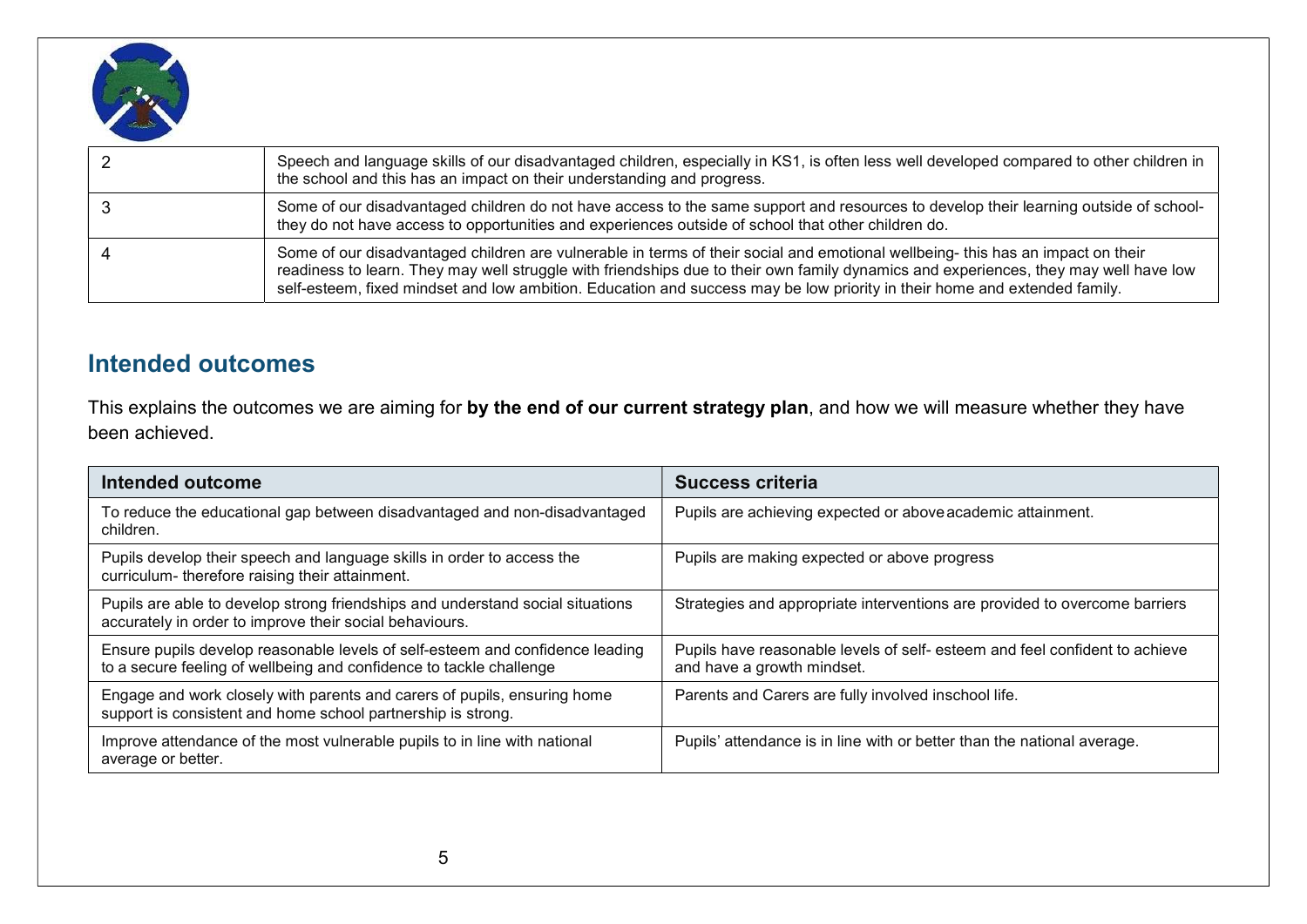

## Activity in this academic year

This details how we intend to spend our pupil premium (and recovery premium funding) this academic year to address the challenges listed above.

| <b>ACADEMIC YEAR 21/22</b>             |                                                                                                                                           |                                                                                                                                                                                                                                                                                                                                                                                                                                                                                |                                                                                                                     |                        |                               |
|----------------------------------------|-------------------------------------------------------------------------------------------------------------------------------------------|--------------------------------------------------------------------------------------------------------------------------------------------------------------------------------------------------------------------------------------------------------------------------------------------------------------------------------------------------------------------------------------------------------------------------------------------------------------------------------|---------------------------------------------------------------------------------------------------------------------|------------------------|-------------------------------|
| <b>Quality of teaching for all</b>     |                                                                                                                                           |                                                                                                                                                                                                                                                                                                                                                                                                                                                                                |                                                                                                                     |                        |                               |
| Action                                 | Intended outcome                                                                                                                          | What's the evidence and rationale<br>for this choice?                                                                                                                                                                                                                                                                                                                                                                                                                          | How will you make sure it's<br>implemented well?                                                                    | Challenge num-<br>bers | When will you<br>review this? |
| Emotional First Aider<br>(EFA) Support | To provide emo-<br>tional/ wellbeing<br>support to vulner-<br>able pupils on a<br>weekly basis.<br>To develop<br>practice of EFA<br>staff | EFAs able to provide one to one &<br>small group support for pupils. School<br>case studies show this leads to an in-<br>crease in engagement in learning. Indi-<br>vidual pupils have been identified as<br>having clear attachment needs. This<br>training supports the adults working<br>with the pupils to meet those needs ef-<br>fectively. Evidence base: EEF Toolkit<br>(mentoring<br>+2 months for disadvantaged pupils)<br>NFER Report (meeting individual<br>needs) | Careful planning and continued<br>monitoring of impact.<br>Monitoring of impact through pupil<br>perception surveys | 1,3,4                  | April 22                      |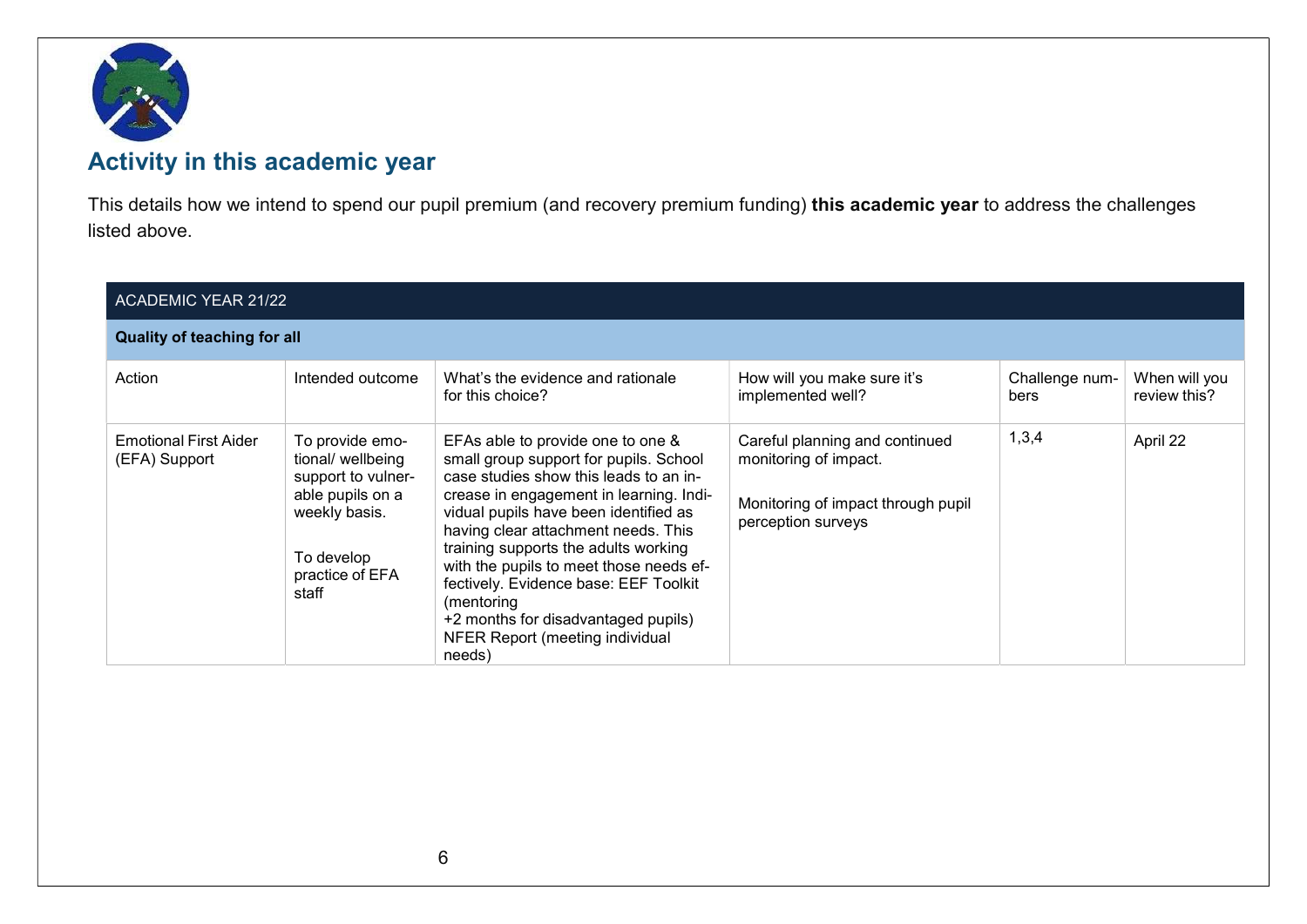

| <b>Targeted support</b>                                                                                      |                                                                                    |                                                                                                                                                                                                                                                                                                                                                                              |                                                                                                                                                                                  |                        |                               |
|--------------------------------------------------------------------------------------------------------------|------------------------------------------------------------------------------------|------------------------------------------------------------------------------------------------------------------------------------------------------------------------------------------------------------------------------------------------------------------------------------------------------------------------------------------------------------------------------|----------------------------------------------------------------------------------------------------------------------------------------------------------------------------------|------------------------|-------------------------------|
| Action                                                                                                       | Intended outcome                                                                   | What's the evidence and rationale for<br>this choice?                                                                                                                                                                                                                                                                                                                        | How will you make sure it's<br>implemented well?                                                                                                                                 | Challenge Num-<br>bers | When will you<br>review this? |
| <b>NACE</b>                                                                                                  | To ensure chn<br>working securely<br>reach greater<br>depth                        | A targeted resource and information<br>package designed to support schools in<br>meeting the needs of the more able.                                                                                                                                                                                                                                                         | SLT to monitor what is being of-<br>fered, implemented and to track<br>progress.                                                                                                 | 3                      | Apr 22                        |
| Speech & Language<br>Therapist                                                                               | To meet the S&L<br>needs of PPG<br>pupils allowing<br>them to access<br>learning   | Specialist speech and language pro-<br>grammes have been put in place during<br>2019-20 for pupils, leading to increase<br>in language skills and access to class-<br>room learning. Evidence Base: EEF<br>Toolkit (Oral Language Intervention<br>+5months), NFER Report (meeting<br>individual learning needs)<br>High need in the current EYFS and<br>yr1 for S&L support. | SLT to create individualised support<br>plans – implementation of these to<br>be monitored by SENCo<br>Use INSET days to deliver training.                                       | 2,3,4                  | April 22                      |
| Music Fees (Exter-<br>nal Provision)<br>Mersea Assistance<br><b>Rock Steady Bursary</b><br>(Music - External | To support PPG<br>families to meet<br>the costs of extra-<br>curricular activities | For our PPG families meeting the cost<br>of significant extra curriculum activities<br>can be challenging and mean the child<br>is at risk of not being provided with that<br>opportunity. PPG is used to support<br>families in that instance. Evidence Base:<br>EEF Toolkit (arts participation +2                                                                         | SLT to monitor and approve trips to<br>ensure quality control.<br>PP Co-Ordinator to identify and<br>monitor impact on children involved                                         | 2,3,4                  | April 22                      |
| Provision)<br><b>Coach Travel</b>                                                                            |                                                                                    | months) & (outdoor adventure learning<br>+3 months)<br>Disadvantaged chn may not be offered<br>the same rich childhood experiences that<br>other chn may receive; their opportunities<br>may be more limited. We want them to<br>take part in school trips.                                                                                                                  | Pupil voice to monitor impact of<br>Rock Steady<br>Increased confidence, self-es-<br>teem, rhythm and skills. These<br>emotions and feelings being<br>supported and strengthened |                        |                               |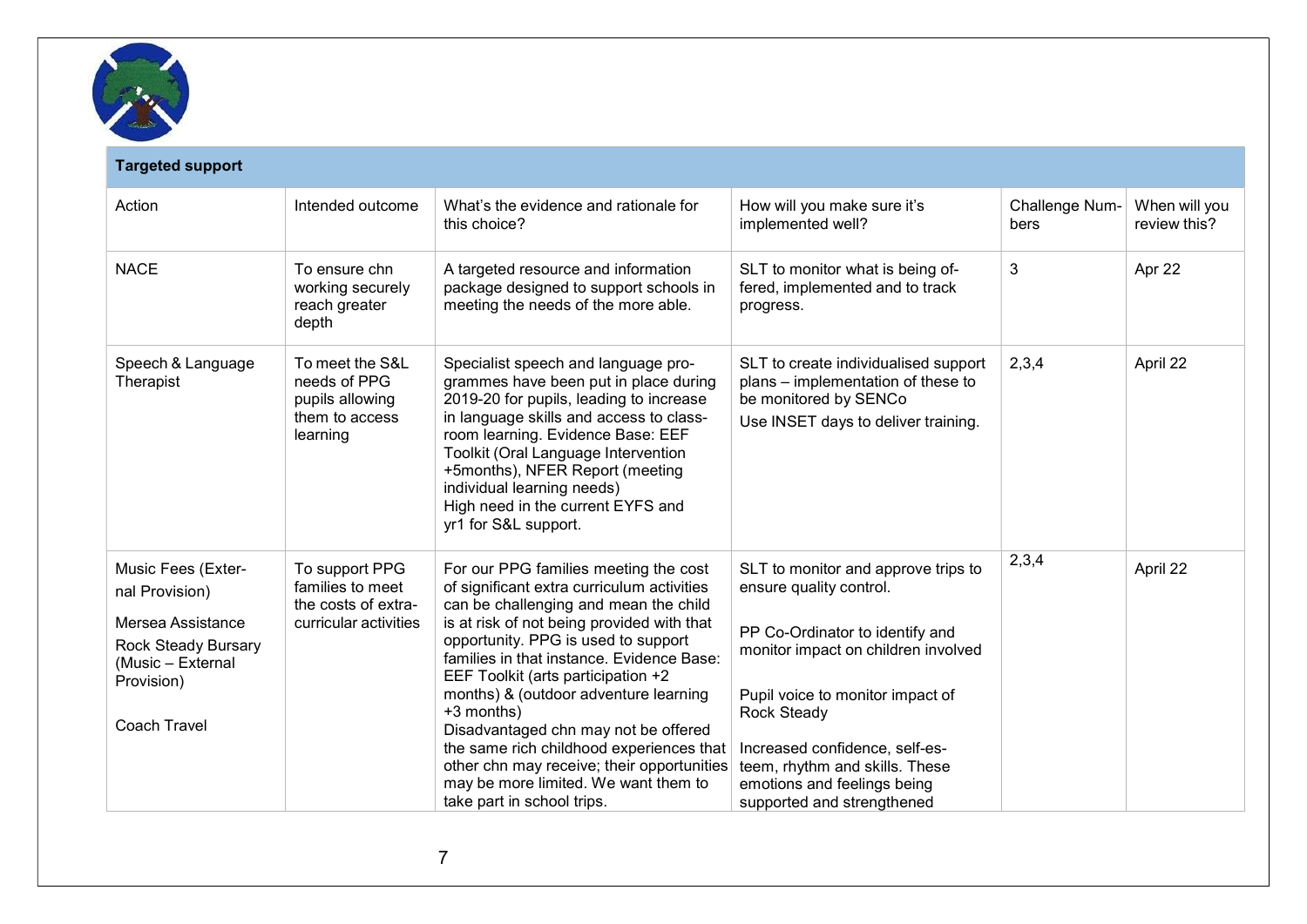

|                           |                                                                                                                                                                                   | Rock Steady- interactive, active music<br>experience.                                                                                                                                                                     | will aid academic development<br>& raise aspirations. Chn will<br>feel positive about themselves<br>and discover new skills.                                                                                                                                             |       |        |
|---------------------------|-----------------------------------------------------------------------------------------------------------------------------------------------------------------------------------|---------------------------------------------------------------------------------------------------------------------------------------------------------------------------------------------------------------------------|--------------------------------------------------------------------------------------------------------------------------------------------------------------------------------------------------------------------------------------------------------------------------|-------|--------|
| <b>Staff CPD</b>          | Staff feel informed<br>and suitably pre-<br>pared in the roles<br>as teachers, the<br>need to support<br>chn's mental<br>health and well-<br>being.                               | Mental health and chn's well-being is<br>now part of the latest Safeguarding doc-<br>umentation and due to the recent Covid<br>situation more chn's families could be<br>exposed to financial & emotional pres-<br>sures. | SAS school mental health award.<br>92% said that the award led to a<br>more positive school culture to-<br>wards mental health issues, 87%<br>said that it improved staff under-<br>standing of mental health.                                                           | 3,4   | Apr 22 |
| In class LSA sup-<br>port | LSA's are directed<br>towards specific<br>grps of chn and<br>their learning<br>need- with re-<br>sources and<br>teaching ideas<br>given. LSA sup-<br>port the learning<br>of chn. | Evidence suggests that LSAs can have<br>a positive impact on academic achieve-<br>ment. LSAs that support individuals or<br>small grps show moderate positive ben-<br>efits.                                              | Data analysis and class teacher<br>planning. Pupil Progress meetings-<br>chance to discuss and share per-<br>formance of chn.<br>Class teachers to deploy LSAs ef-<br>fectively so that they are aware of<br>what a child's needs are and their<br>role in meeting them. | 1,2,4 | Apr 22 |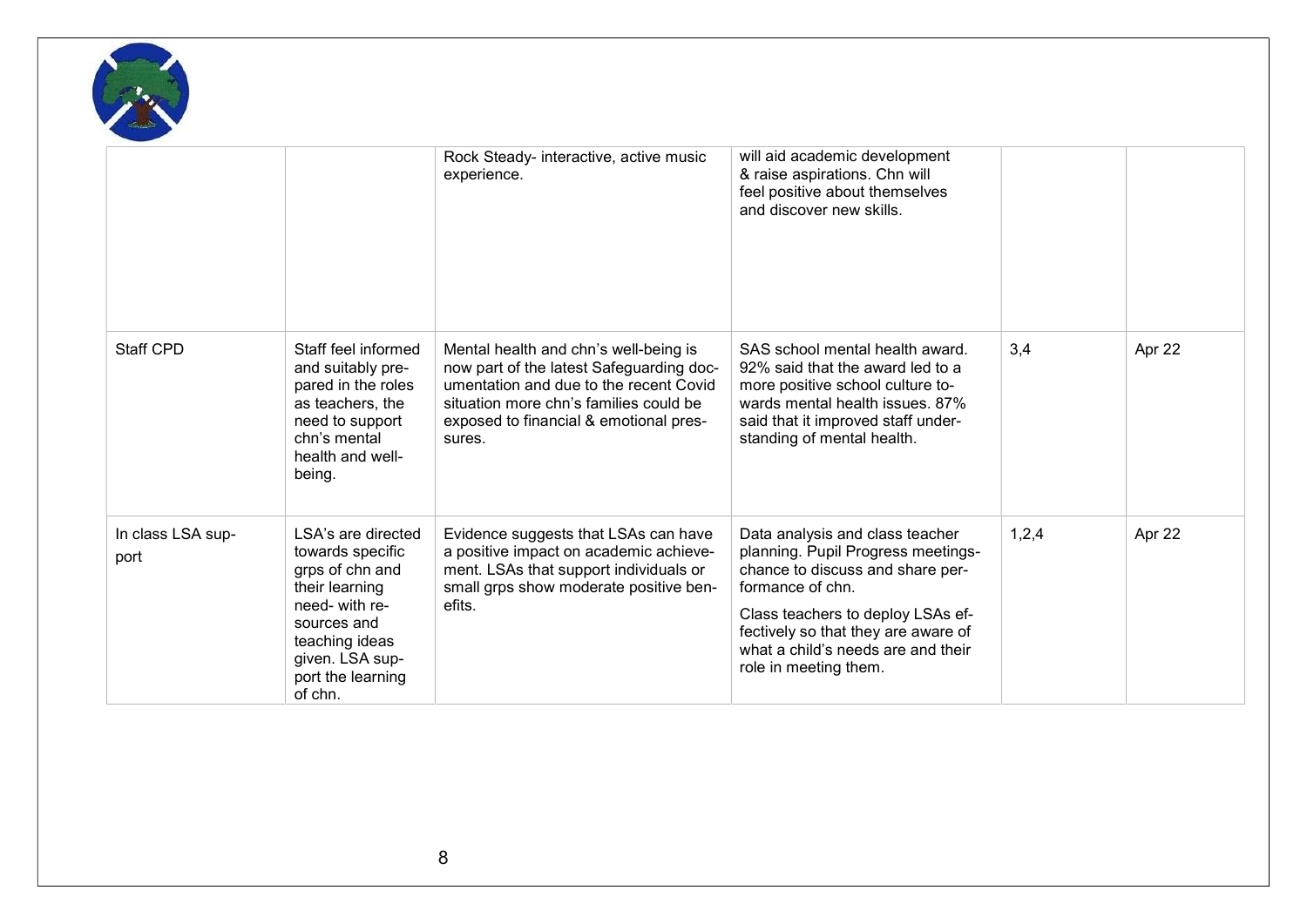

| <b>Extended Provi-</b><br>sion Family Sup-<br>port | Chn have the op-<br>portunity to ac-<br>cess a positive in-<br>formal club at the<br>end of the school<br>day that reinforces<br>that school is a<br>good positive<br>place to be. | Finding positive experiences at school<br>will transfer a children energy into other<br>areas of school life with an aim to im-<br>prove behaviour and attainment.    | Increase in good behaviour.<br>Continued attainment and progress<br>levels.<br>Parental support and interest in<br>their child's school life- parents en-<br>gaged.                                 | 3                      | Apr 22                        |
|----------------------------------------------------|------------------------------------------------------------------------------------------------------------------------------------------------------------------------------------|-----------------------------------------------------------------------------------------------------------------------------------------------------------------------|-----------------------------------------------------------------------------------------------------------------------------------------------------------------------------------------------------|------------------------|-------------------------------|
| <b>Nature Nurture</b><br>(External provi-<br>sion) | Positive growth<br>mindset                                                                                                                                                         | Drama therapy is a proven way in which<br>chn are allowed to explore their feeling<br>and emotions in a secure play-based<br>environment with a specialist therapist. | Increase in child's resilience and<br>attitude towards work.<br>Increase in child's attitude towards<br>themselves- increase in times in<br>which the child 'has a go'. Reduced<br>risk of failure. | 2,3,4                  | Apr 22                        |
| PPG screening<br>service.                          | Service used to<br>identify those chn<br>needing                                                                                                                                   | A service that will allow us to quickly<br>identify and support chn who are con-<br>sidered disadvantaged.                                                            | Children receiving support straight<br>away to meet their needs therefore<br>increasing the chance of the inter-<br>vention being effective.                                                        | 1,2,3,4                | Apr 22                        |
|                                                    |                                                                                                                                                                                    | Wider Strategies (i.e. related to poor behaviour, attendance and wellbeing)                                                                                           |                                                                                                                                                                                                     |                        |                               |
| Action                                             | Intended outcome                                                                                                                                                                   | What's the evidence and rationale for<br>this choice?                                                                                                                 | How will you make sure it's imple-<br>mented well?                                                                                                                                                  | Challenge Num-<br>bers | When will you<br>review this? |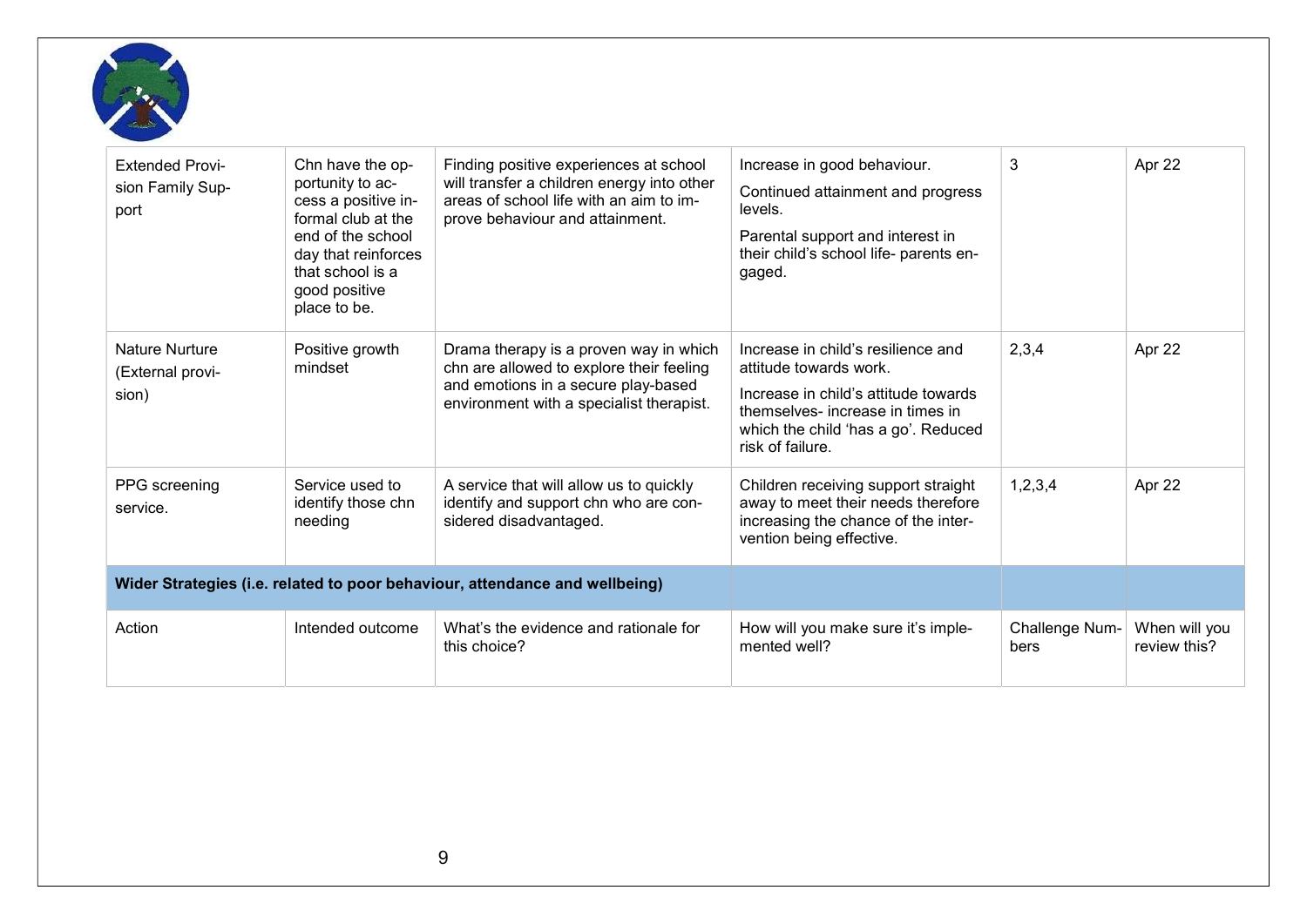

| <b>Breakfast Club</b>               | To provide daily<br>access to Break-<br>fast Club to en-<br>sure pupils are ef-<br>fectively prepared<br>for the school day.                                                                           | Recent research by the EEF indicated<br>that Breakfast Clubs can make a signifi-<br>cant impact on a child's progress at<br>school. We sent a survey out to all par-<br>ents which had a high return rate and<br>clearly indicated that our PPG families<br>were very interested in attendance at<br>the club. 2020-21 the Breakfast Club<br>was incredibly popular with our PPG<br>families. Evidence Base: EEF Research<br>(Magic Breakfast Project + 1-4 months) | Regularly monitor sessions to en-<br>sure a healthy breakfast is pro-<br>vided, behaviour is well managed<br>and activities and engaging<br>Monitor number of PP children at-<br>tending breakfast club<br>Promote breakfast club to PP par-<br>ents and carers                                                                                                                                     | 1,3,4   | April 22 |
|-------------------------------------|--------------------------------------------------------------------------------------------------------------------------------------------------------------------------------------------------------|---------------------------------------------------------------------------------------------------------------------------------------------------------------------------------------------------------------------------------------------------------------------------------------------------------------------------------------------------------------------------------------------------------------------------------------------------------------------|-----------------------------------------------------------------------------------------------------------------------------------------------------------------------------------------------------------------------------------------------------------------------------------------------------------------------------------------------------------------------------------------------------|---------|----------|
| <b>Cornerstones Cur-</b><br>riculum | To develop a co-<br>hesive curriculum<br>across the school<br>that builds on chil-<br>dren's prior<br>knowledge-ensur-<br>ing that all staff<br>are delivering a<br>curriculum in a<br>similar manner. | Cornerstones is everything you need to<br>plan, teach and monitor a complete cur-<br>riculum.<br>All content follows an inbuilt skills and<br>knowledge framework to help children<br>make great progress.                                                                                                                                                                                                                                                          | Curriculum Maestro supports lead-<br>ership in school, helping to monitor<br>intended and actual subject cover-<br>age and progression.<br>It can ensure rich, sequenced sub-<br>ject learning across year groups<br>and support teachers' subject<br>knowledge with quality resources.<br>Maestro has everything to make<br>sure you are well prepared for in-<br>ternal or inspection deep dives. | 1,2,3,4 |          |
| Total budgeted cost:                |                                                                                                                                                                                                        |                                                                                                                                                                                                                                                                                                                                                                                                                                                                     |                                                                                                                                                                                                                                                                                                                                                                                                     | £28,945 |          |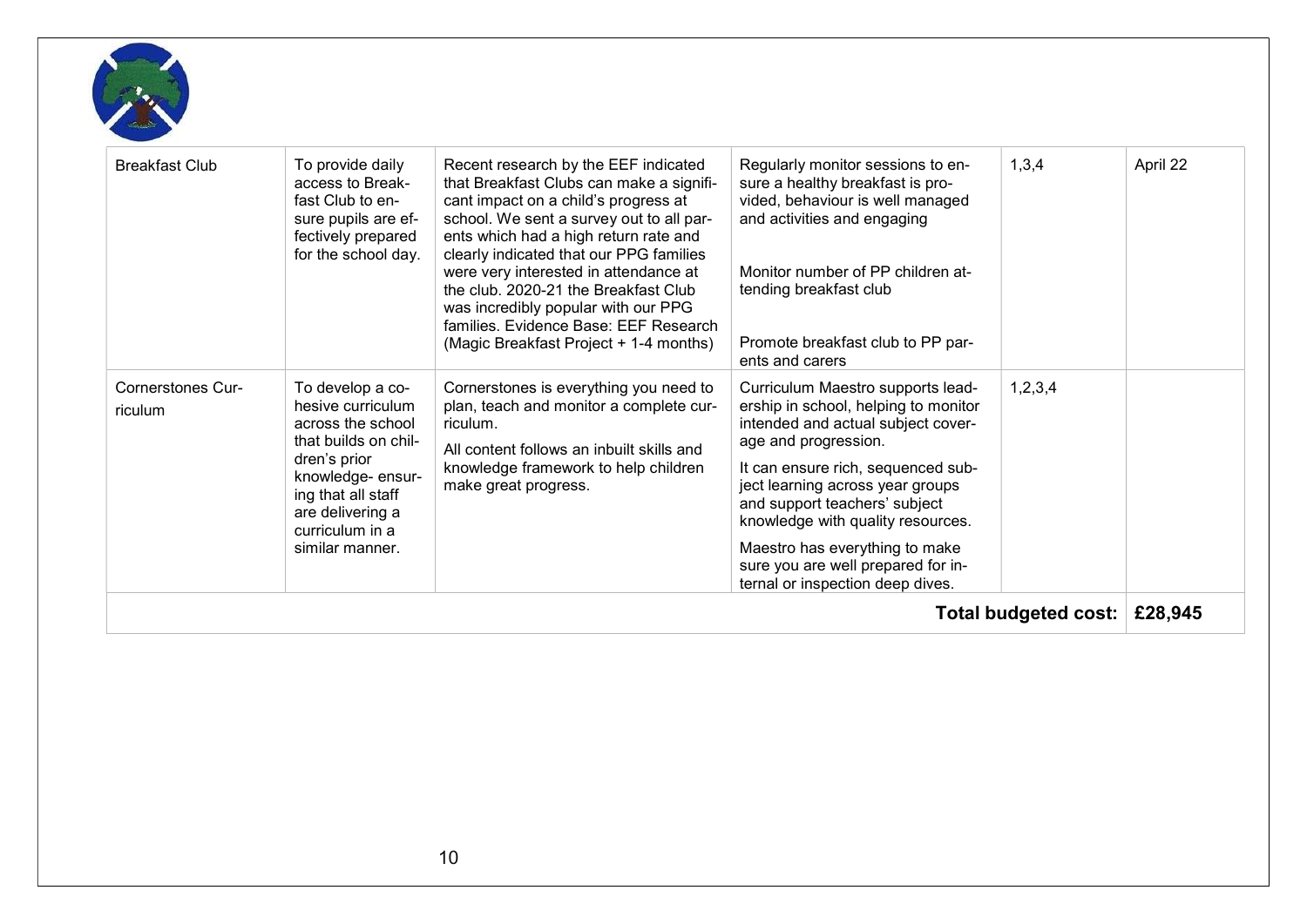

## Part B: Review of outcomes in the previous academic year

#### Pupil premium strategy outcomes

This details the impact that our pupil premium activity had on pupils in the 2020 to 2021 academic year.

#### Review of expenditure from previous academic year September 2020 – August 2021

| Action                                               | Intended outcome                                                                                                                                                          | Impact                                                                                                                                                                                                                                                                                                                                  | Cost    |
|------------------------------------------------------|---------------------------------------------------------------------------------------------------------------------------------------------------------------------------|-----------------------------------------------------------------------------------------------------------------------------------------------------------------------------------------------------------------------------------------------------------------------------------------------------------------------------------------|---------|
| In class learning support                            | LSA's are directed towards specific<br>groups of children and their learning<br>need- with resources and teaching<br>ideas given. LSA support the learning<br>of children | Chn have been given support within the class<br>so that they can access the curriculum and re-<br>main within their cohort. This is important for<br>chn with SEND and behavioural needs as they<br>need to learn how to work within a class. It is<br>also of support to the class teacher who can fo-<br>cus on whole class teaching. | £10,000 |
| <b>Provision of Emotional First</b><br>Aider Support | To provide emotional/ well-being<br>support to vulnerable pupils on a<br>weekly basis.                                                                                    | PPG children benefitted from weekly EFA<br>support this academic year. Children com-<br>mented that the sessions are valuable<br>times in which to discuss concerns or anx-<br>ieties.                                                                                                                                                  | £2,231  |
| <b>Support Worker</b>                                | To provide our vulnerable PPG fami-<br>lies access to a support worker &<br>home-based support.                                                                           | PPG children benefitted from weekly support this<br>academic year. The impact has been improved fam-<br>ily relations and increased parental engagement of<br>these children.                                                                                                                                                           | £1.000  |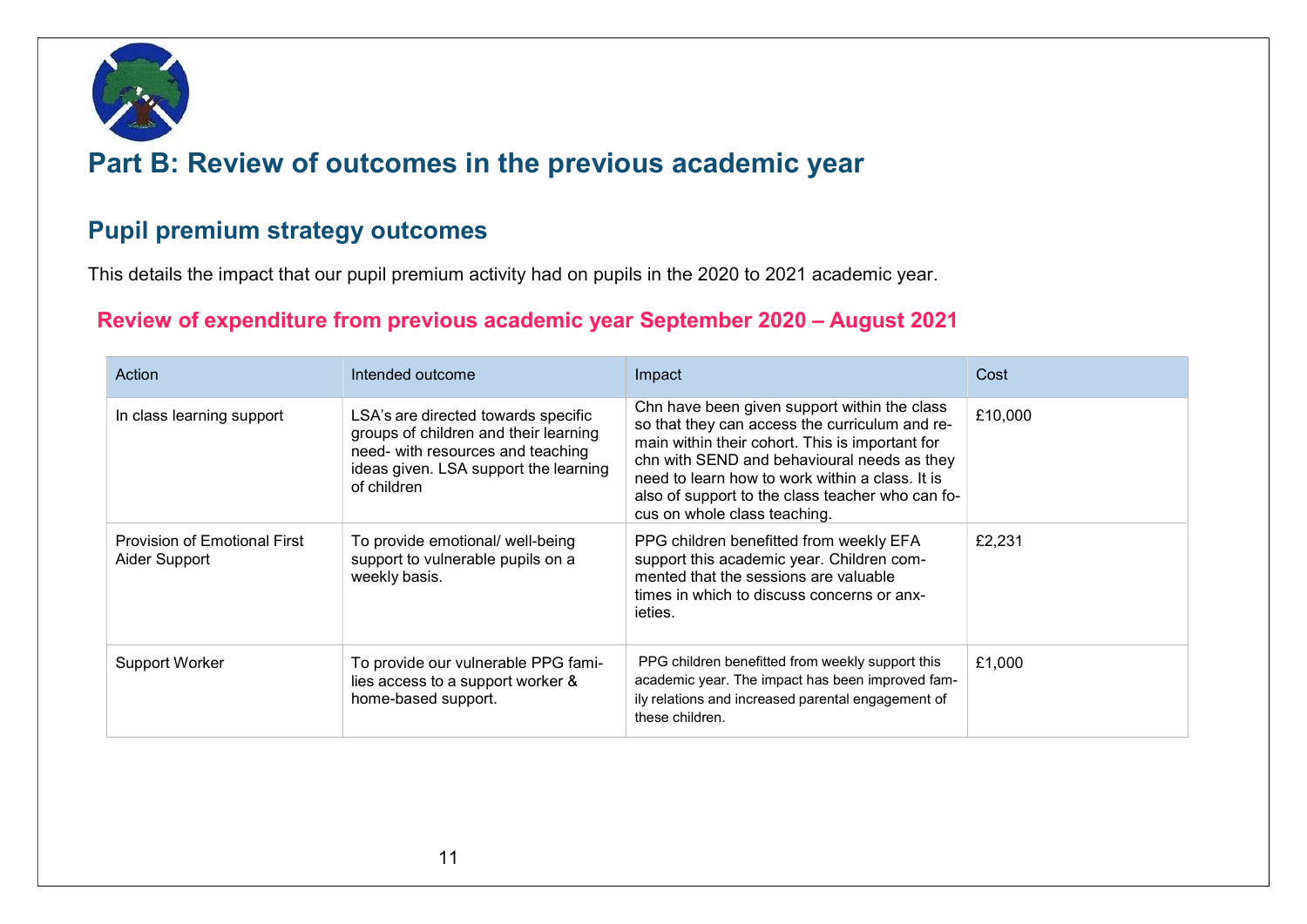

| Speech & Language Therapist                                      | To meet the S&L needs of PPG pupils<br>allowing them to access learning                                       | PP children have attended speech and lan-<br>guage therapy sessions, where assess-<br>ments and individualised plans were pro-<br>vided to develop speech and language<br>skills.                                                                                  | £615   |
|------------------------------------------------------------------|---------------------------------------------------------------------------------------------------------------|--------------------------------------------------------------------------------------------------------------------------------------------------------------------------------------------------------------------------------------------------------------------|--------|
| <b>PPG Screening</b>                                             | To ensure that all chn legible are<br>able to access this provision.                                          | Eligible children have been identified and fund-<br>ing has been received ensuring services pro-<br>vided by PPG funds are sustainable.                                                                                                                            | £104   |
| Nace                                                             | To ensure children working securely<br>reach greater depth                                                    | Secure children are working at greater depth.                                                                                                                                                                                                                      | £140   |
| <b>Music Fees</b><br><b>Trips</b><br>Rock Steady Bursary (Music) | To support PPG families to meet the<br>costs of extra-curricular activities                                   | PPG received this bursary and attended Rock-<br>steady on a weekly basis. The impact has<br>been an improvement in the children's en-<br>gagement and confidence at school.                                                                                        | £182   |
| <b>Breakfast Club</b>                                            | To provide daily access to Breakfast<br>Club to ensure pupils are effectively<br>prepared for the school day. | PPG children accessed Breakfast Club, The<br>impact has been that staff know these children<br>are having a healthy breakfast. Attendance<br>has also improved.<br>Attendance data - Autumn term:<br>A pupil - 100%<br>B pupils - above 95%<br>C pupil - above 89% | £1,991 |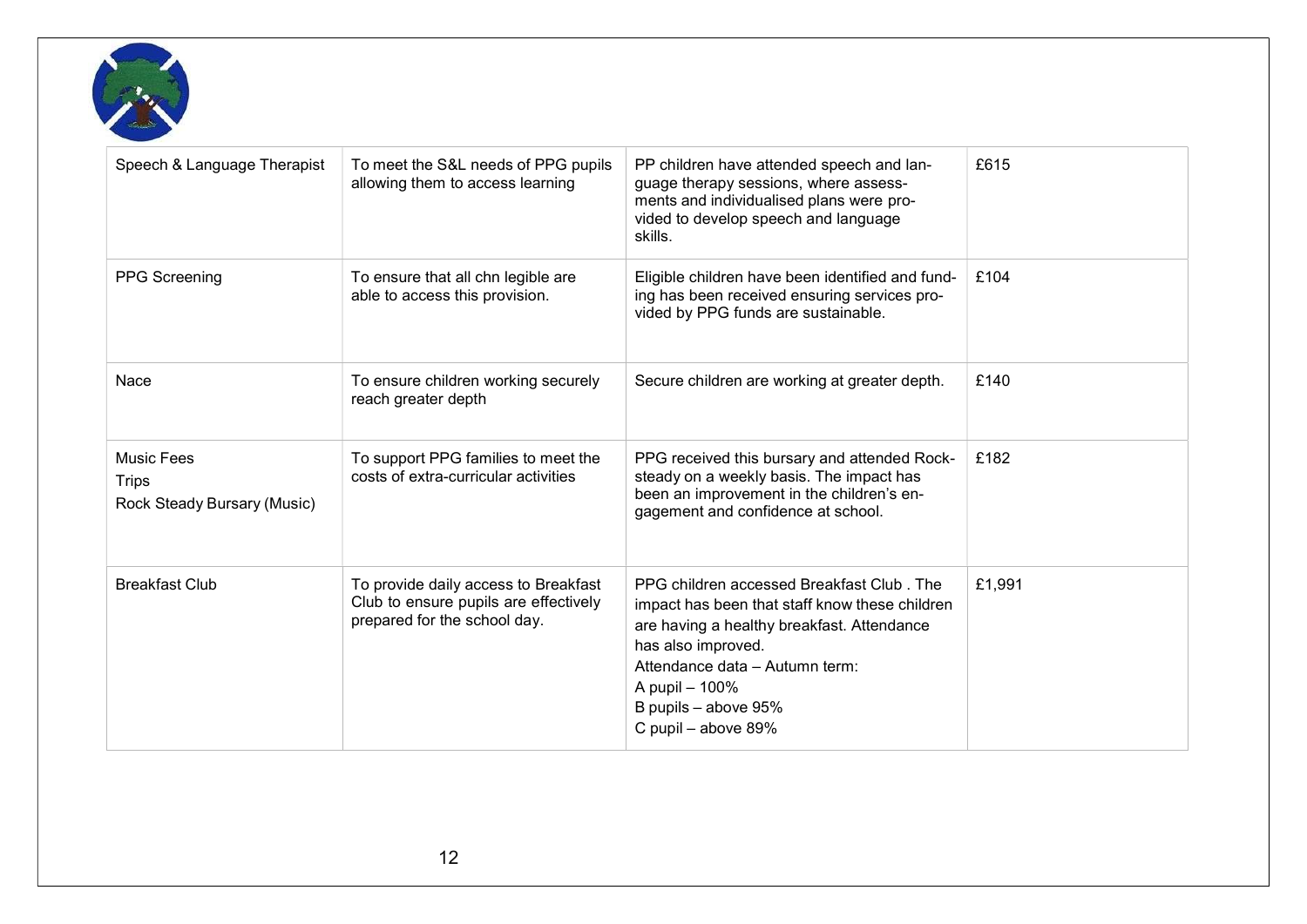

| Home Schooling Resources | To ensure that every child is able to<br>complete home learning. To raise<br>spirits with a stationary pack and to<br>support home working.    | All chn were able to access the work pro-<br>vided my class teachers by using provided<br>stationary, books and paper copies of work.<br>Weekly communication with parents to offer<br>support and any requests for resources. | £720 |
|--------------------------|------------------------------------------------------------------------------------------------------------------------------------------------|--------------------------------------------------------------------------------------------------------------------------------------------------------------------------------------------------------------------------------|------|
|                          | Extended provision family support Child remains within the safe, secure<br>of their day. They learn how to share,<br>play games and cooperate. | Chn spend more time in a safe, structured sup-<br>nurturing environment of school for more portive environment improving their social skills.                                                                                  | £992 |
| Drama Therapy            | a play environment.                                                                                                                            | Chn are given the opportunity to explore Chn have an avenue to explore and express their £560<br>emotions deep rooted behaviours within emotions in a secure and nurturing environment<br>with a specialist therapist.         |      |
| <b>ICT Equipment</b>     | To enable chn to access a learning re-<br>understanding and supports staff with<br>identifying gaps in learning and how to<br>fill them.       | Chn can now access online learning apps within $£13,990$<br>source that can track reading and maths school which is improving their understanding in<br>reading and maths.                                                     |      |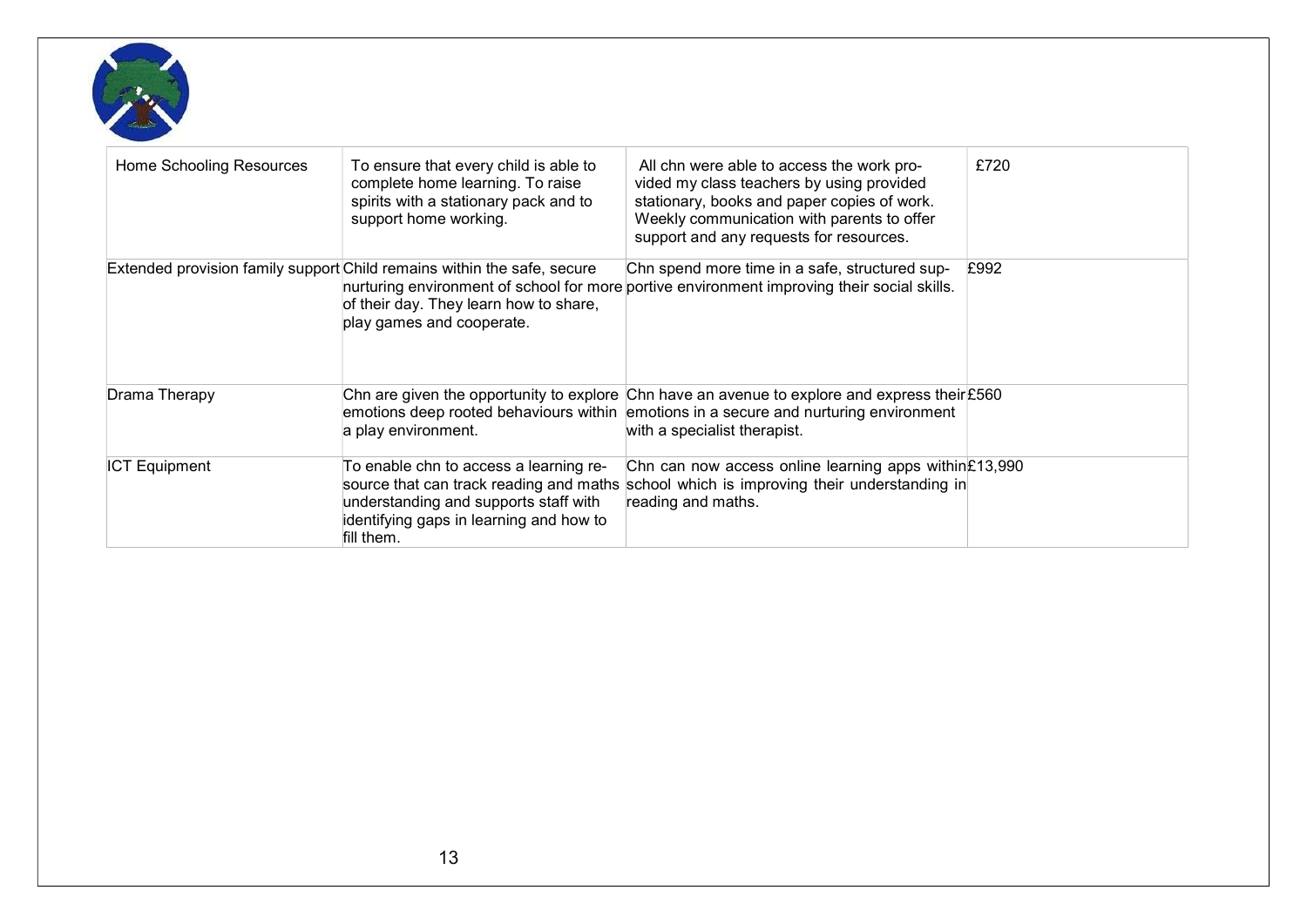

## Externally provided programmes

Please include the names of any non-DfE programmes that you purchased in the previous academic year. This will help the Department for Education identify which ones are popular in England

| <b>Programme</b>          | <b>Provider</b>       |
|---------------------------|-----------------------|
| <b>Curriculum Maestro</b> | Cornerstones          |
| Rockband                  | Rocksteady            |
| Drama Therapy             | <b>Nature Nurture</b> |
| Speech & Language         | Let's Talk SLT        |